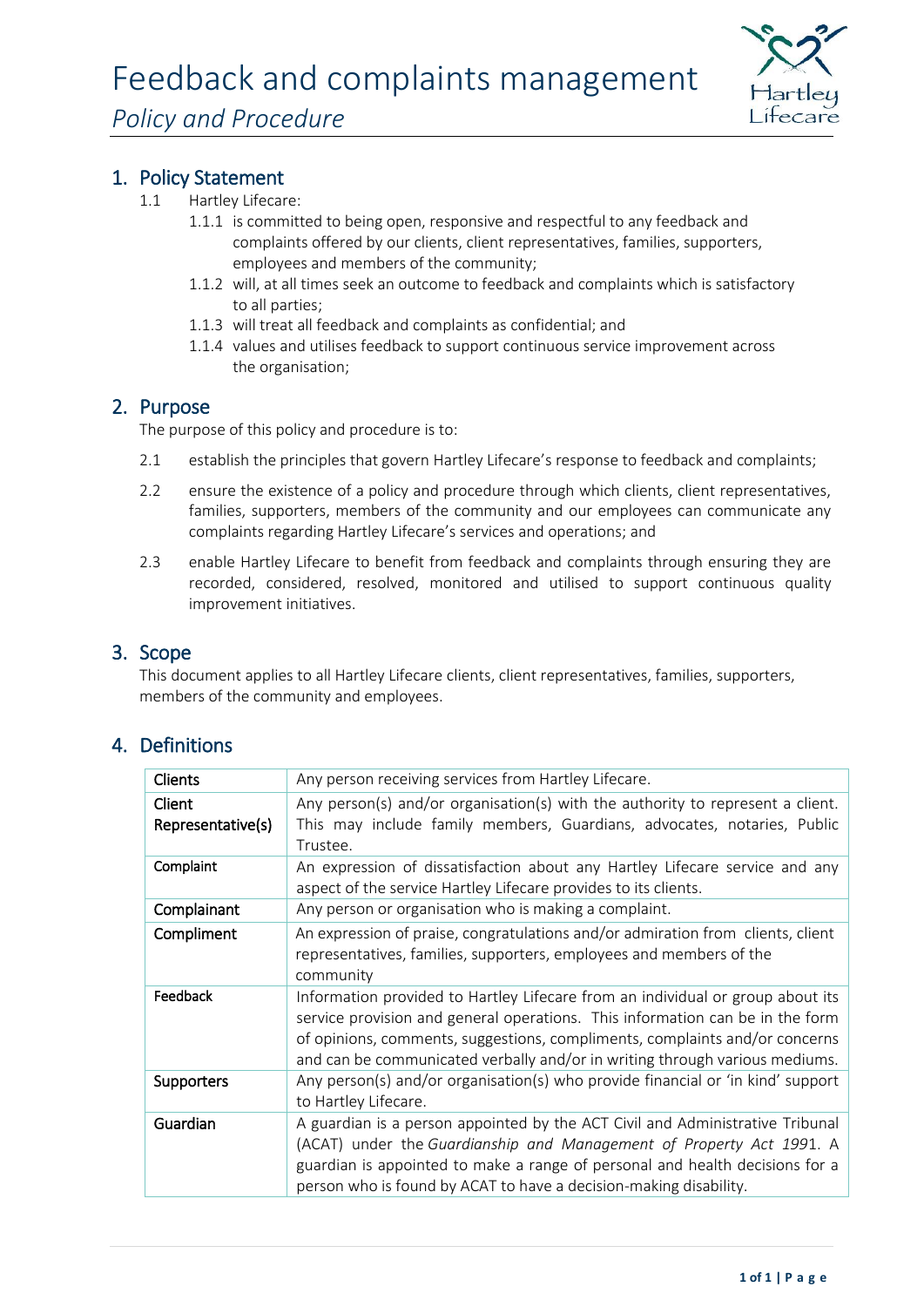## 5. Principles

- 5.1. Hartley Lifecare:
	- 5.1.1. will maintain a formal feedback and complaints procedure to ensure that all feedback and complaints are responded to in a timely and impartial fashion;
	- 5.1.2. will ensure that clients, client representatives, families, supporters, employees and members of the community are aware of this policy and relevant procedure;
	- 5.1.3. will ensure that all clients are informed of the existence of this policy and procedure at the commencement of receiving services as well as providing relevant information on the Hartley Lifecare website;
	- 5.1.4. will ensure that all compliments, suggestions for improvement and complaints are recorded, considered and retained for process and service improvement purposes. Feedback and complaints will be reported back to the Board when appropriate.
	- 5.1.5. will ensure that feedback and complaints will be managed in a confidential manner and only the people directly involved in making, investigating or resolving a complaint will have access to information about it.
	- 5.1.6. encourages clients, client representatives, families, advocates, supporters, members of the community and employees who have a feedback and/or a complaint, to express this through the formal complaints procedure.
	- 5.1.7. will ensure that the complainant is informed of his or her right to have a support person or advocate present to assist or represent them during the formal complaints procedure. Formal complaints can be written or verbal. The complainant or their support person must sign the document.
	- 5.1.8. will ensure that the complaint investigation process is impartial. No assumptions will be made nor any action taken until all relevant information has been collected and considered.
	- 5.1.9. will ensure that any complaint is free of repercussions for the complainant. Management will take all necessary steps to ensure that no victimisation occurs against anyone who makes a complaint.
	- 5.1.10. will ensure that, when handling complaints from clients with complex communication needs, someone is involved who has a good understanding of the clients' preferred communication method. This person should be someone the client or the client's representative chooses.
- 5.2. Clients, client representatives, families, supporters, employees and members of the community who have an informal complaint should consider trying to resolve the complaint when and where the issue occurs, directly with the person(s) and/or service provider and/or employee involved. If the complaint is resolved, no further action is required.
- 5.3. Clients, client representatives, families, supporters, employees and members of the community may at any time refer a complaint to any level of Hartley Lifecare's management staff or to an external agency. However, complainants should consider that external agencies often require that all attempts be made to resolve a complaint within the organisation in the first instance.
- 5.4. Employees of Hartley Lifecare may pursue work-related complaints through Hartley's Grievance policy and procedure and/or through directly discussing the matter with their supervisor in the first instance.